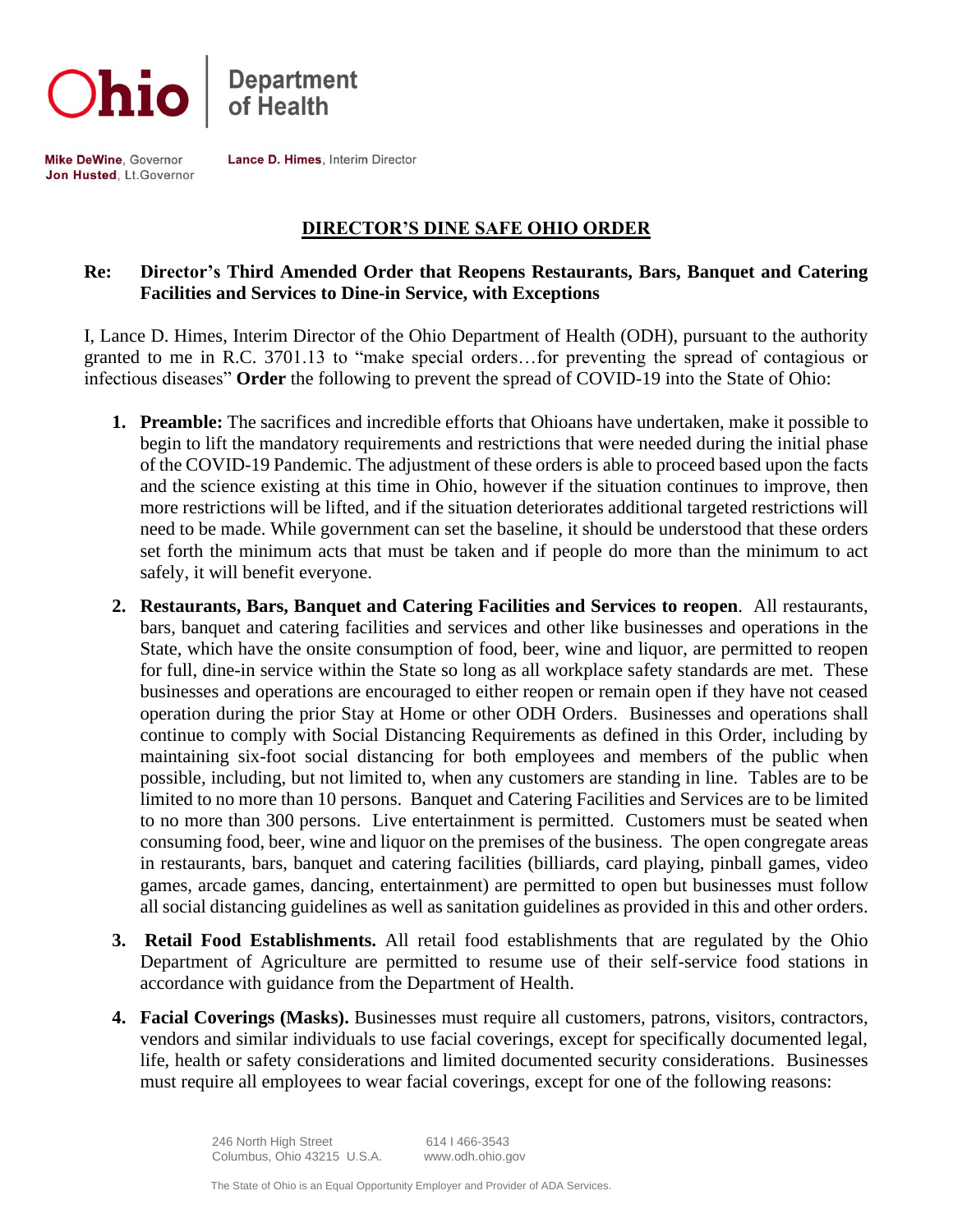- a. Facial coverings in the work setting are prohibited by law or regulation;
- b. Facial coverings are in violation of documented industry standards;
- c. Facial coverings are not advisable for health reasons;
- d. Facial coverings are in violation of the business's documented safety policies;
- e. Facial coverings are not required when the employee works alone in an assigned work area; or
- f. There is a functional (practical) reason for an employee not to wear a facial covering in the workplace.

Businesses must provide written justification, upon request, explaining why an employee is not required to wear a facial covering in the workplace. At a minimum, facial coverings (masks) should be cloth/fabric and cover an individual's nose, mouth, and chin.

- **5. Social Distancing Requirements.** For purposes of this Order, Social Distancing Requirements includes maintaining at least six-foot social distancing from other individuals, washing hands with soap and water for at least twenty seconds as frequently as possible or using hand sanitizer, covering coughs or sneezes (into the sleeve or elbow, not hands), regularly cleaning high-touch surfaces, and not shaking hands.
	- **a. Required measures.** Businesses and Operations and businesses must take proactive measures to ensure compliance with Social Distancing Requirements, including where possible:
		- **i. Designate six-foot distances.** Designating with signage, tape, or by other means sixfoot spacing for employees and customers in line to maintain appropriate distance;
		- **ii. Hand sanitizer and sanitizing products.** Having hand sanitizer and sanitizing products readily available for employees and customers; and
		- **iii. Online and remote access.** Posting online whether a facility is open and how best to reach the facility and continue services by phone or remotely.
- **6. General COVID-19 Information and Checklist for Businesses/Employers.** Business and employers are to take the following actions:
	- a. Strongly encourage as many employees as possible to work from home by implementing policies in areas such as teleworking and video conferencing, subject to the discretion of the employer;
	- b. Actively encourage sick employees to stay home until they are free of fever (without the use of medication) for at least 72 hours (three full days) AND symptoms have improved for at least 72 hours AND at least seven days have passed since symptoms first began. Do not require a healthcare provider's note to validate the illness or return to work of employees sick with acute respiratory illness; healthcare provider offices and medical facilities may be extremely busy and not able to provide such documentation in a timely way;
	- c. Ensure that your sick leave policies are up to date, flexible, and non-punitive to allow sick employees to stay home to care for themselves, children, or other family members. Consider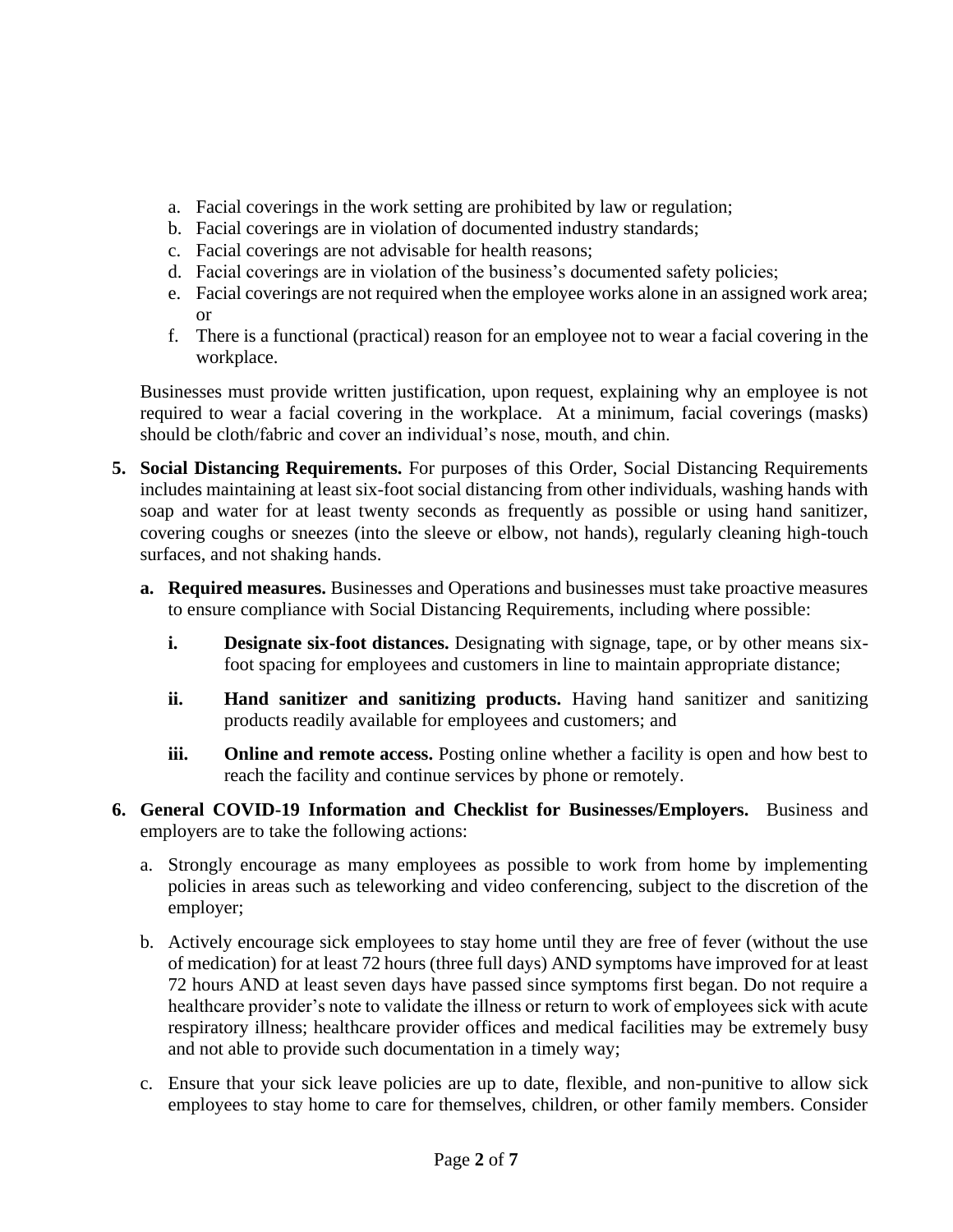encouraging employees to do a self-assessment each day to check if they have any COVID-19 symptoms (fever, cough, or shortness of breath);

- d. Separate employees who appear to have acute respiratory illness symptoms from other employees and send them home immediately. Restrict their access to the business until they have recovered;
- e. Reinforce key messages stay home when sick, use cough and sneeze etiquette, and practice hand hygiene — to all employees, and place posters in areas where they are most likely to be seen. Provide protection supplies such as soap and water, hand sanitizer, tissues, and no-touch disposal receptacles for use by employees;
- f. Frequently perform enhanced environmental cleaning of commonly touched surfaces, such as workstations, countertops, railings, door handles, and doorknobs. Use the cleaning agents that are usually used in these areas and follow the directions on the label. Provide disposable wipes so that commonly used surfaces can be wiped down by employees before each use;
- g. Be prepared to change business practices if needed to maintain critical operations (e.g., identify alternative suppliers, prioritize customers, or temporarily suspend some of your operations); and
- h. Comply with all applicable guidance from the U.S. Centers for Disease Control and Prevention and the Ohio Department of Health regarding social distancing.
- **7. Sector Specific COVID-19 Information and Checklist for Restaurant, Bars, Banquet and Catering Services Facilities.** Businesses and employers, whether currently open or reopening, are to take the following actions:
	- a. Employees:
		- i. Where possible, ensure a minimum of 6 feet distance between workers and where not possible, utilize barriers if applicable and increase the frequency of surface cleaning, handwashing, sanitizing and monitor compliance;
		- ii. Businesses must allow all customers, patrons, visitors, contractors, vendors and similar individuals to use facial coverings, except for specifically documented legal, life, health or safety considerations and limited documented security considerations;
		- iii. Face coverings (per CDC guidelines) must be worn at all times unless exceptions apply, see Section 4 of this Order for guidance;
		- iv. Employees must perform a daily symptom assessment that should include taking temperature with a thermometer, monitoring for fever and watching for coughing or trouble breathing;
		- v. Require employees to stay at home if symptomatic and perform daily symptom assessment before returning to work;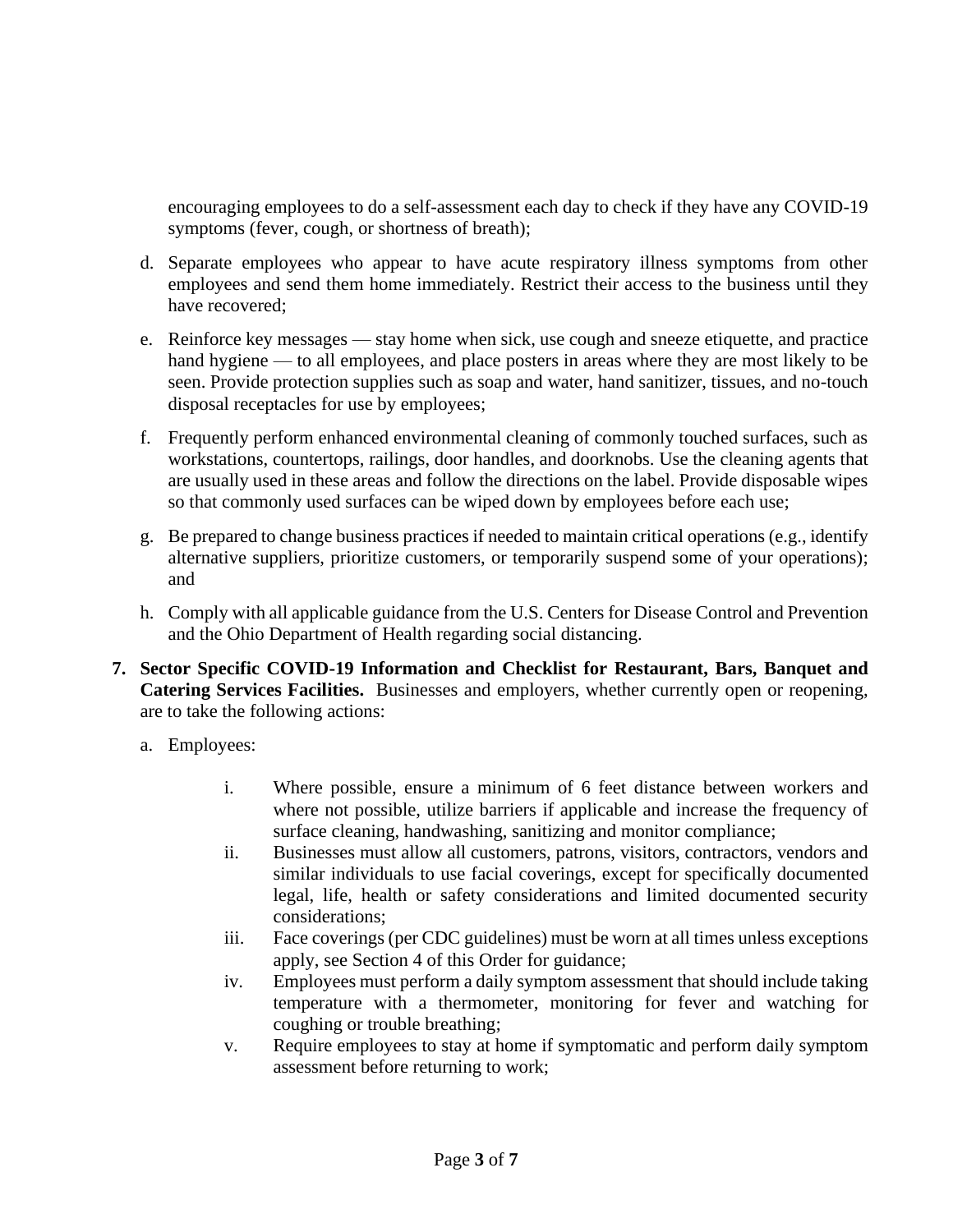- vi. Provide ServSafe, or other approved COVID-19 education, as soon as possible. Add COVID-19 symptoms to the current standard Health Agreement required by the food safety code;
- vii. Require regular handwashing (soap and water for at least 20 seconds) a minimum of every 2 hours or more often as necessary;
- viii. Comply with person in charge certification requirements and manager certification requirements as set forth in Ohio Admin. Code Sections 3701-21- 25 and 3717-1-02.4, as applicable;
- ix. Maintain compliance with ODH sanitation and food safety regulations;
- x. Limit number of employees allowed in break rooms at the same time. Maximum to be the group size limitation set forth in the Stay Safe Ohio Order dated April 30, 2020 or as thereafter amended (currently 10 persons);
- xi. It is recommended that third party delivery services be required to wait outside or in non-congested areas while adhering to the social distancing guidelines;
- xii. It is recommended that third party delivery services be required to wear face coverings (per CDC guidelines) at all times unless exceptions apply, see Section 4 of this Order for guidance;
- xiii. It is recommended that employees be educated on the proper use, disposal and maintenance of face coverings and update and enhance the education on proper glove use pursuant to the relevant administrative code;
- xiv. It is recommended that health checks include temperature assessments, questionnaires, employee self-checks, screening apps or other tools. Files should be updated with a file of "Health Checks";
- xv. It is recommended that telephone symptom assessments be conducted for employees that were ill and are now planning to return to work;
- xvi. It is recommended that as the rehiring of employees commences, interviews and onboarding occur virtually;
- xvii. It is recommended that education be reinforced on when to wash hands pursuant to current food safety regulations, that ODH handwashing posters be placed at sinks and workstations and that set times for periodic handwashing be established; and
- xviii. It is recommended that employees avoid switching tasks when possible to reduce cross contamination concerns and increase handwashing if changing tasks is necessary.
- b. Customers and Guests
	- i. Where possible, ensure minimum of 6 feet between parties waiting and when dining, and where not possible, then utilize barriers and other protective devices;
	- ii. Post a list of COVID-19 symptoms in a conspicuous place;
	- iii. Ask customers and guests not to enter if symptomatic;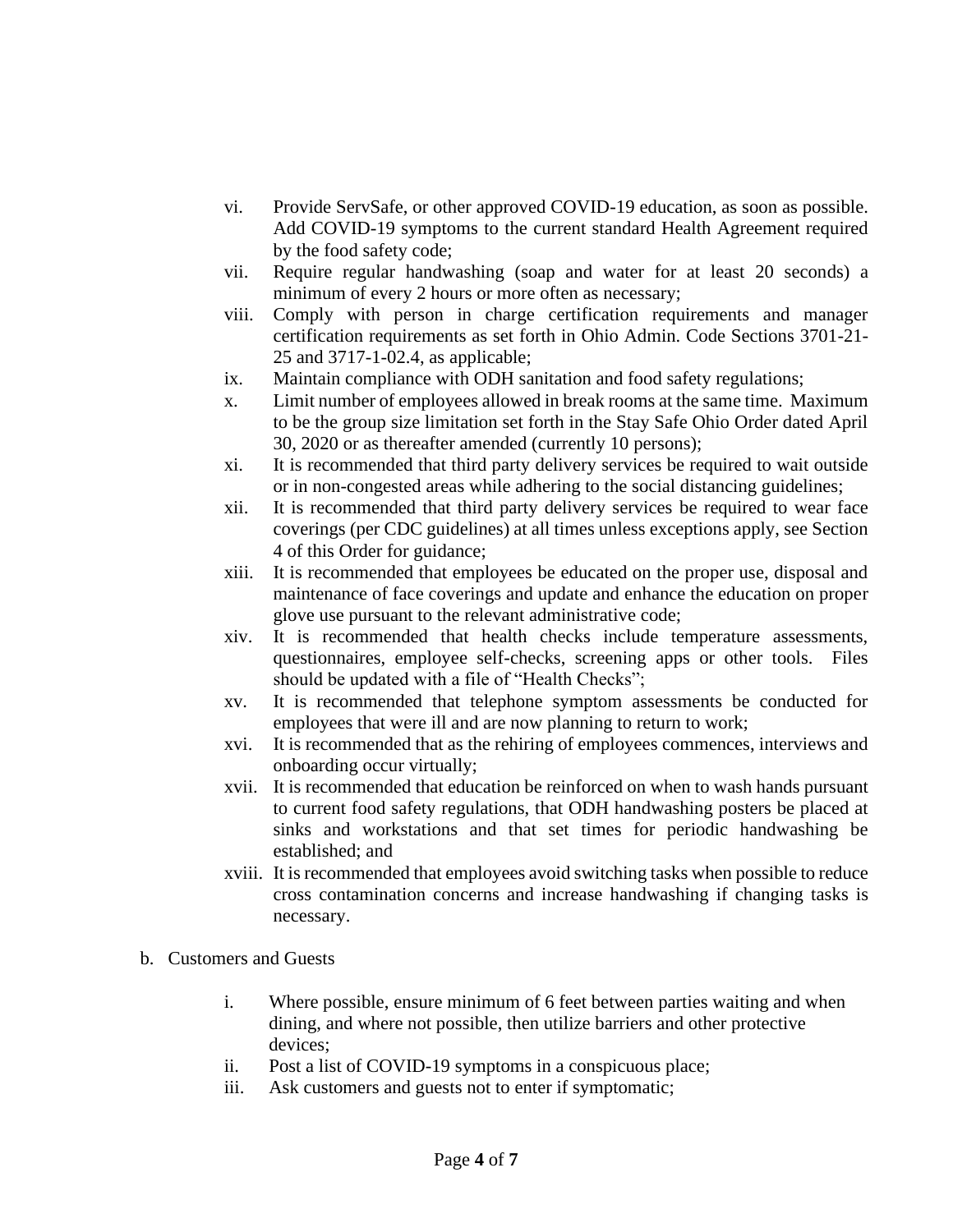- iv. Provide access to hand sanitizing methods while in the food service establishment and, if possible, place approved hand cleansing/sanitizing methods in high-contact areas;
- v. Food service establishments offering dine-in service must take affirmative steps with customers to achieve safe social distancing guidelines;
- vi. Customers and guests must wear face coverings at all times, except when dining;
- vii. It is recommended that health questions for symptoms be posted at the entrance and follow current guidelines of the CDC and ODH;
- viii. It is recommended that, if possible, separate, dedicated entrances and exit doors be identified;
- ix. It is recommended that, where possible, enhance dining room ventilation (open doors and windows);
- x. It is recommended that, where possible, encourage customers to make dine-in reservations or use drive through, pick-up, call-in, curbside or delivery options; and
- xi. It is recommended that at-risk customers be encouraged to utilize options other than dine-in.
- c. Physical spaces
	- i. Establish and post maximum dining capacity using updated COVID-19 compliant floor plans and with a maximum reservation or party size limitation as set forth in Stay Safe Ohio Order dated April 30, 2020 or as thereafter amended (currently 10 persons);
	- ii. Post a kitchen floor plan establishing safe social distancing guidelines and following established ODH guidance for masks and gloves;
	- iii. Perform daily cleaning (front and back of facility). Clean and sanitize tabletops, chairs, and menus between seatings. Clean all high touch areas (door handles, light switches, phones, pens, touch screens) every two hours or more frequently as needed;
	- iv. Provide approved hand cleansing/sanitizing methods in common areas;
	- v. Where appropriate, establish ordering areas and waiting areas with clearly marked safe distancing and separations per individual/social group for both restaurant and bar service;
	- vi. Remove self-service, table, and common area items (examples: table tents, vases, lemons, straws, stir sticks, and condiments);
	- vii. Salad bars and buffets are permitted if served by staff with safe 6 feet of social distancing between parties;
	- viii. Private dining and bar seating areas within a foodservice establishment must follow all approved social distancing guidelines;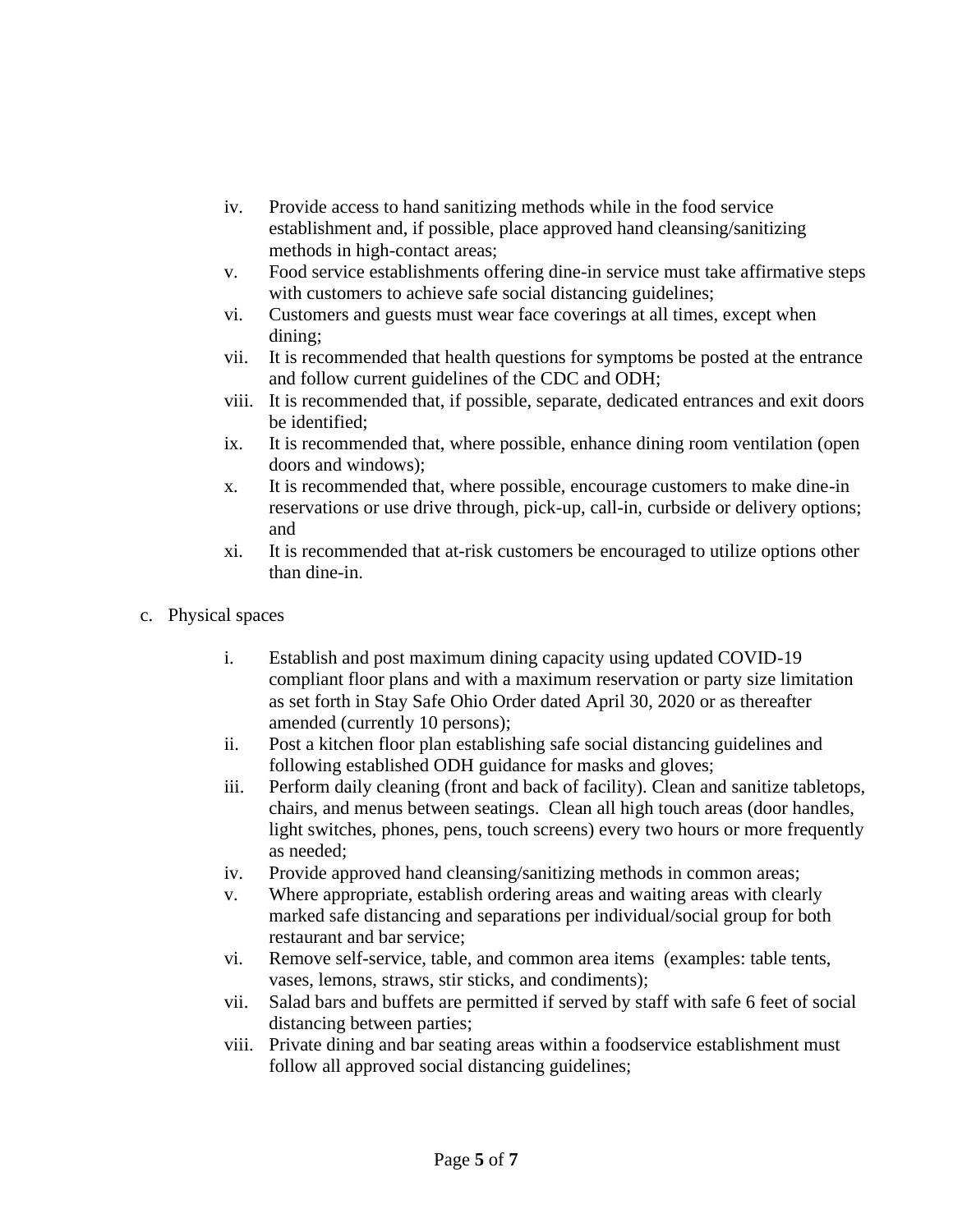- ix. The open congregate areas in restaurants and bars (billiards, card playing, pinball games, video games, arcade games, dancing, entertainment) may be open but are required to follow social distancing and sanitation guidelines;
- x. It is recommended that barriers be utilized in high volume areas;
- xi. It is recommended that, if possible, workstations be staggered so employees avoid standing directly opposite or next to each other and, if not possible, then that the frequency of surface cleaning, handwashing, and sanitizing be increased and compliance monitored;
- xii. It is recommended that entry and exit options be limited while still maintaining compliance with all applicable administrative code requirements;
- xiii. It is recommended that weekly deep cleaning checklists be updated and enhanced;
- xiv. It is recommended that, where possible, disposable menus be utilized;
- xv. It is recommended that ODH "Best Practices" be posted that illustrate and highlight continuous cleaning and sanitizing of all food equipment and common surfaces;
- xvi. It is recommended that employee education and compliance hand washing, glove use, employee health and food handler training continue to be emphasized;
- xvii. It is recommended that, if possible, HVAC systems receive updated air filtration improvements; and
- xviii. It is recommended that designated curbside pickup zones for customers be continued and encouraged.
- d. Confirmed cases
	- i. Immediately isolate and seek medical care for any individual who develops symptoms while at work;
	- ii. Contact the local health district about suspected cases or exposures;
	- iii. Shutdown area for deep sanitation if possible;
	- iv. It is recommended that businesses work with local health department to identify potentially infected or exposed individuals to help facilitate effective contact tracing/ notifications;
	- v. It is recommended that once testing is readily available, businesses test all suspected infections or exposures; and
	- vi. It is recommended that following testing, businesses contact the local health department to initiate appropriate care and tracing.
- **8. Duration.** This Order shall be effective at 12:01 a.m. on September 24, 2020 and remains in full force and effect until the Director of the Ohio Department of Health rescinds or modifies this Order.